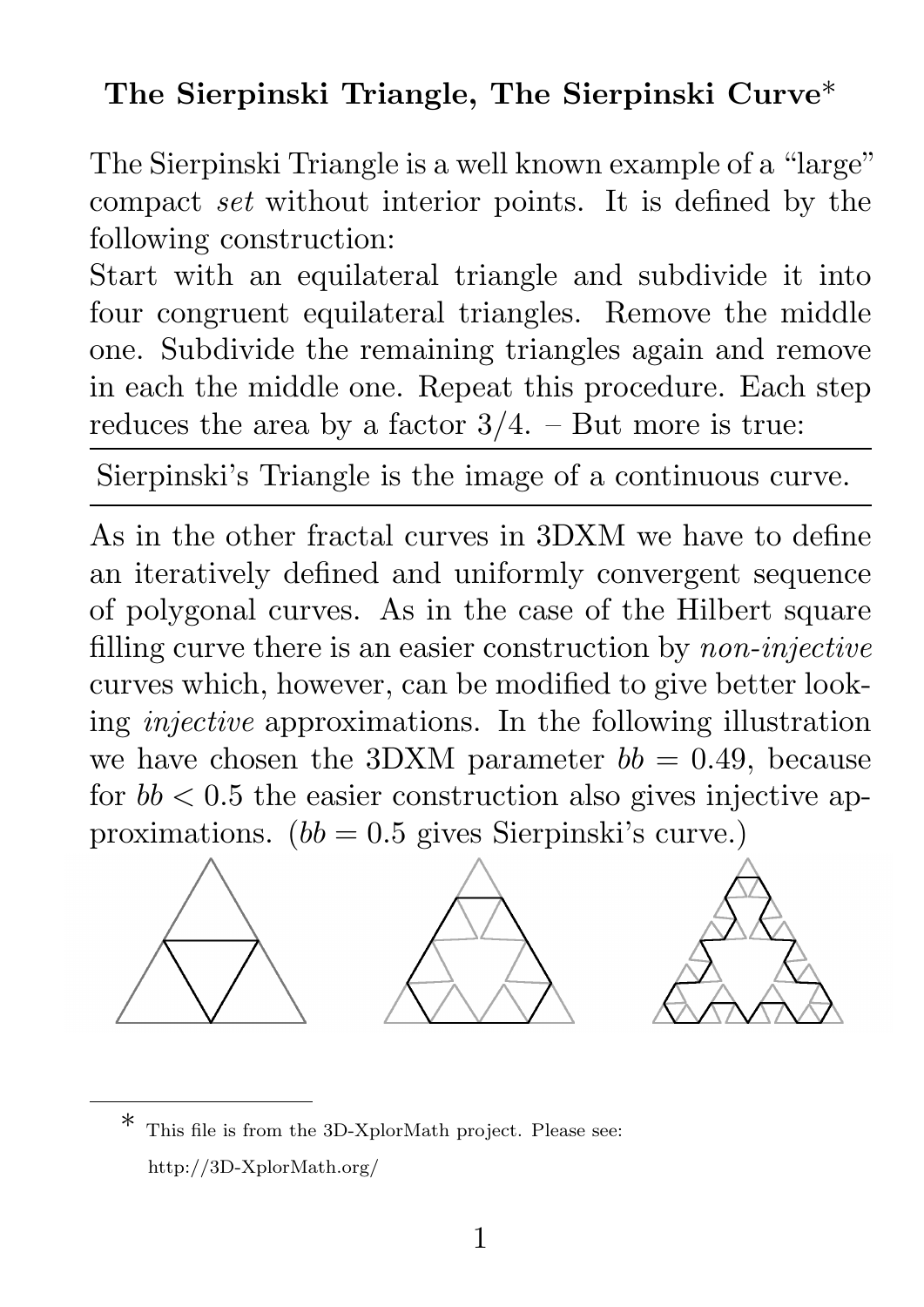The starting polygonal curve has the vertices and the edge midpoints of an equilateral triangle as its vertices. The initial point is the midpoint of the bottom edge. The curve that joins every second vertex of the starting curve is the triangle in the middle. We view the starting curve as passing through two edges of each of the three outer triangles.

We only have to describe for one of these triangles how the next iteration is obtained. We will obtain curves that always run through two edges of each triangle, and the basic iteration can always be applied. If we join every second vertex of the resulting curves then we obtain the injective approximations of the Sierpinski Curve.

The basic iteration step, for one triangle:

First add the two midpoints of the traversed edges of the triangle. Two more points are added, one over the first and one over the last of the four subsegments. The points lie in the inside of the traversed triangle and they are the tips of isocele triangles whose base is the first, resp. the last, of the four subsegments. In the case of the Sierpinski Curve these isocele triangles are in fact equilateral. If the parameter bb is smaller than 0.5 then the height of the isocele triangle is by the factor  $bb/0.5$  smaller than the height of the equilateral triangle – thus avoiding the creation of double points of the approximation.

The iterated polygonal curve joins the initial point of the first edge to the first tip, continues to the first edge-midpoint, passes through the vertex of the original triangle to the second edge-midpoint, continues through the second tip

2